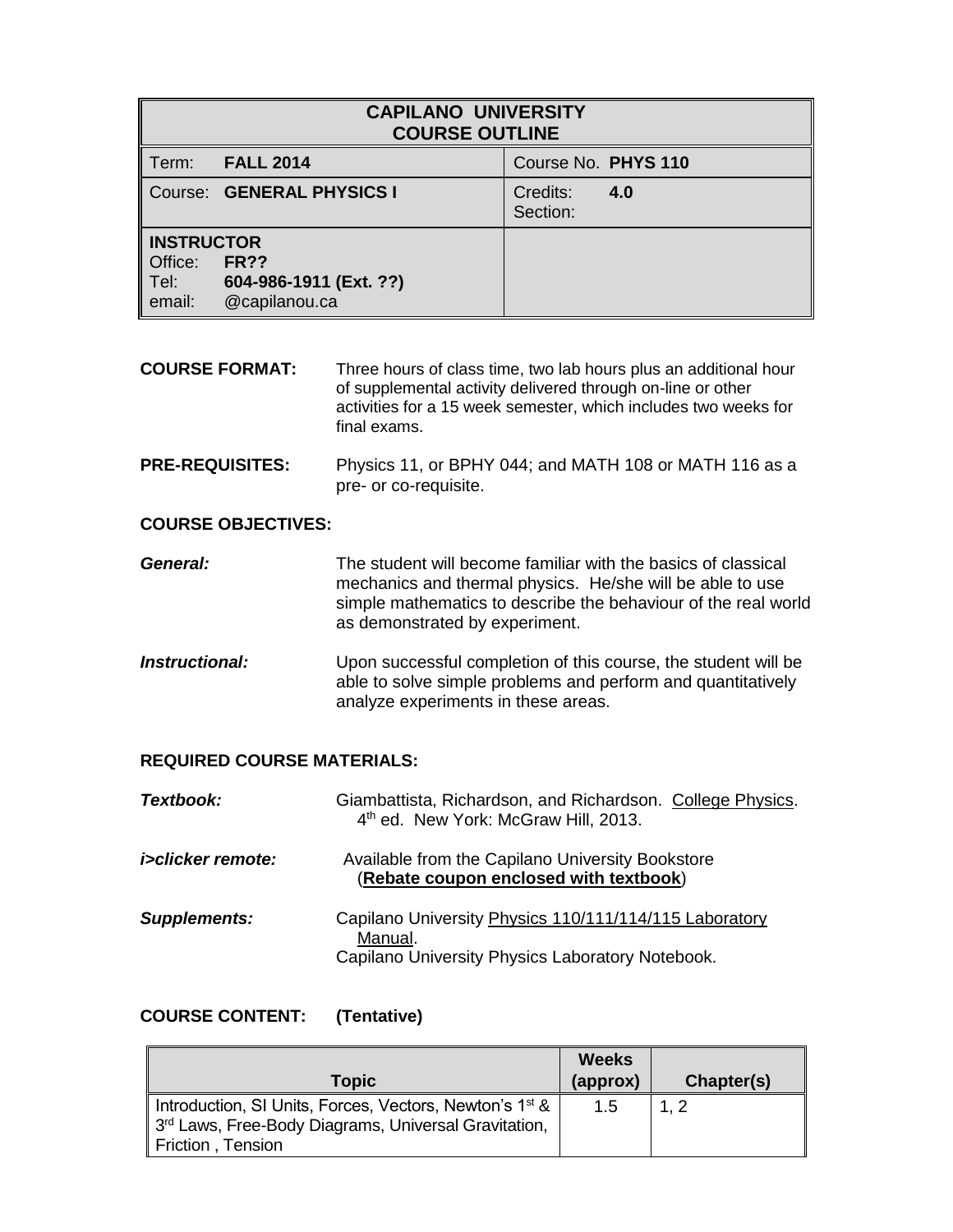|                                                                  | <b>Weeks</b> |                |  |
|------------------------------------------------------------------|--------------|----------------|--|
| <b>Topic</b>                                                     | (approx)     | Chapter(s)     |  |
| Kinematics and Dynamics in 1- and 2- Dimensions,                 | 2.5          | 3              |  |
| Motion with Constant Acceleration, Newton's 2 <sup>nd</sup> Law, |              | $4.1 - 4.5$    |  |
| Apparent Weight, Projectiles, Relative Motion                    |              |                |  |
| Midterm 1                                                        |              |                |  |
| Circular Motion, Kepler's Laws, Satellites, Angular              | 1.0          | 5              |  |
| Kinematics                                                       |              |                |  |
| Work, Energy Conservation, Power, Escape Speed                   | 1.5          | 6              |  |
|                                                                  |              |                |  |
| Linear Momentum, Centre of Mass, Collisions                      | 1.0          | $\overline{7}$ |  |
|                                                                  |              |                |  |
| <b>Midterm 2</b>                                                 |              |                |  |
| Rotational Dynamics, Angular Momentum                            | 1.25         | $8.1 - 8.3$    |  |
|                                                                  |              | $8.6 - 8.9$    |  |
| Vibrations, Simple Harmonic Motion (SHM), Simple                 | .75          | 10.5-10.8      |  |
| Pendulum                                                         |              |                |  |
| <b>Thermal Physics</b>                                           | 1.5          | $13.1 - 13.3$  |  |
|                                                                  |              | 14.1-14.3      |  |
| <b>Final Exam</b>                                                |              |                |  |

### **EVALUATION PROFILE:**

Final grades for the course will be computed based on the following schedule:

| Midterms (2)                      | 20%  |
|-----------------------------------|------|
| Labs (all labs must be completed) | 20%  |
| Assignments                       | 8%   |
| In-class responses                | 7%   |
| <b>Final Exam</b>                 | 35%  |
| <b>Performance Evaluation</b>     | 10%  |
| <b>TOTAL</b>                      | 100% |

A student may be required to produce a medical certificate in order to be given a make-up lab.

In order to pass the course, students must both pass the lab portion **and** receive a minimum total of 25/55 for the midterm and final exam components of the evaluation.

### **PERFORMANCE EVALUATION:**

In the absence of exceptional circumstances, which are at the instructor's discretion, the performance evaluation component of the final grade will be prorated to the rest of the grade. For example, a 10% performance evaluation component would be determined by dividing the remaining mark out of 90 by 9. The most common circumstance justifying an increased performance evaluation mark is a student's improved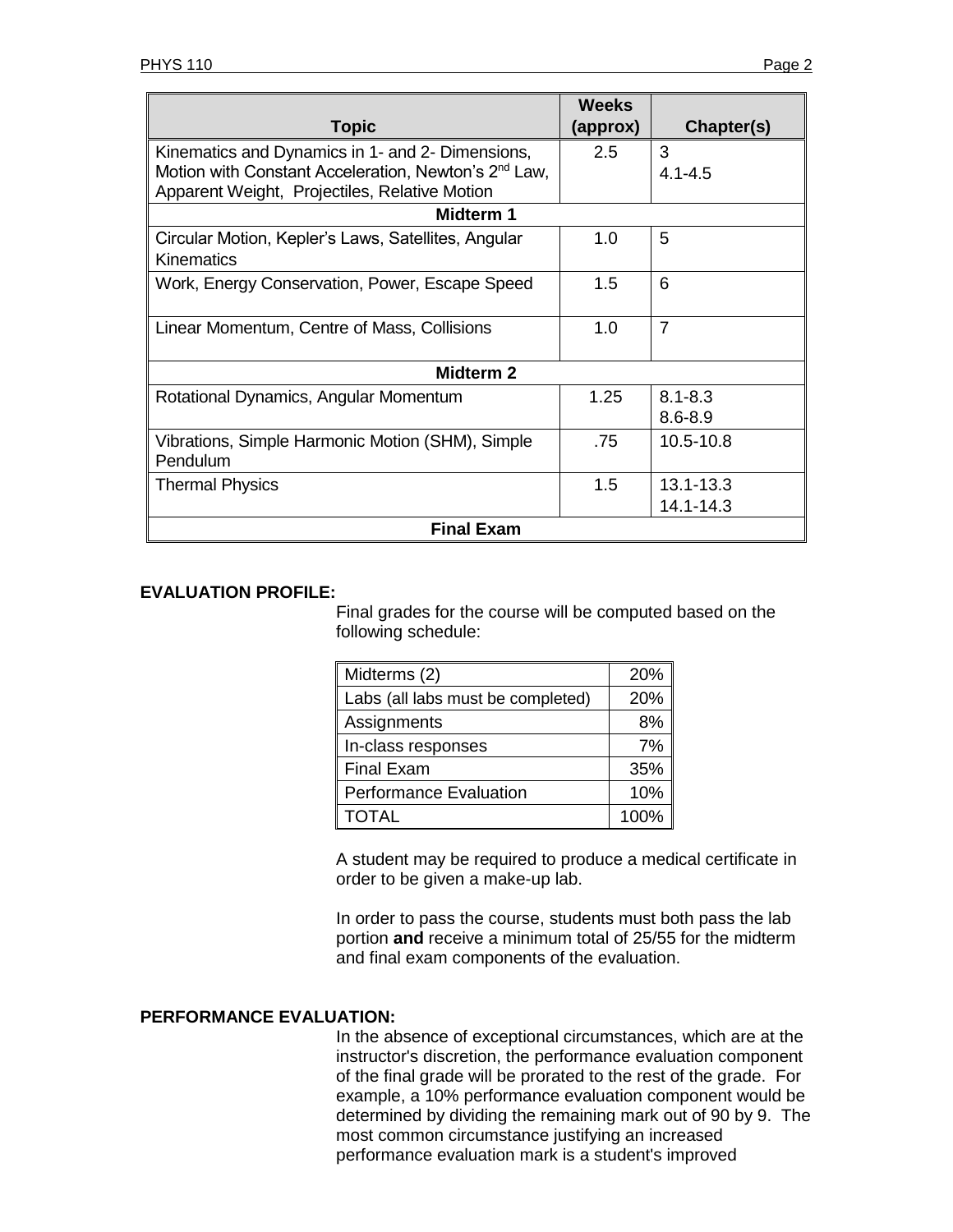performance in the final examination relative to the midterm exam(s), which the instructor feels justifies an elevated letter grade.

#### **SUPPLEMENTAL 4 TH HOUR ACTIVITY:**

Supplemental activity might be a scheduled tutorial, an on-line activity, a group meeting, or some other activity as indicated by your instructor.

# **GRADING PROFILE:** Letter grades will be assigned according to the following guidelines:

| $A+90-100\%$   B+77 - 79%   C+67 - 69%   D 50 - 59% |  |  |
|-----------------------------------------------------|--|--|
| A 85 - 89%   B 73 - 76%   C 63 - 66%   F 0 - 49%    |  |  |
| A- 80 - 84%   B- 70 - 72%   C- 60 - 62%             |  |  |

Students should refer to the University Calendar for the effect of the above grades on grade point average.

#### **OPERATIONAL DETAILS:**

| <b>University Policies:</b>      | Capilano University has policies on Academic Appeals<br>(including appeal of final grade), Student Conduct, Cheating<br>and Plagiarism, Academic Probation and other education<br>issues. These and other policies are available on the<br>University website.                                                                                        |
|----------------------------------|-------------------------------------------------------------------------------------------------------------------------------------------------------------------------------------------------------------------------------------------------------------------------------------------------------------------------------------------------------|
| Attendance:                      | Strongly recommended, as class work and examination<br>success require regular attendance, as does consideration for<br>special arrangements due to missed exams, etc. (see section<br>below).                                                                                                                                                        |
| Labs:                            | In order to obtain credit for PHYS 110, you must register in a lab<br>section and pass the labs. You are required to attend every<br>week. If you wish a lab exemption, you must furnish proof of<br>successful completion of an equivalent lab course at the<br>beginning of the semester. This exemption is at the discretion of<br>the instructor. |
| <b>Missed Exams</b><br>and Labs: | Normally, a score of zero will be given for a missed exam, test,<br>quiz, lab, etc. In some exceptional situations, the student will<br>be permitted to write a make-up test, defer the lab to a later<br>date or to replace the score by other marks.                                                                                                |
|                                  | The situations in which a score of zero may be avoided are<br>those for which the student meets all of the following<br>conditions:                                                                                                                                                                                                                   |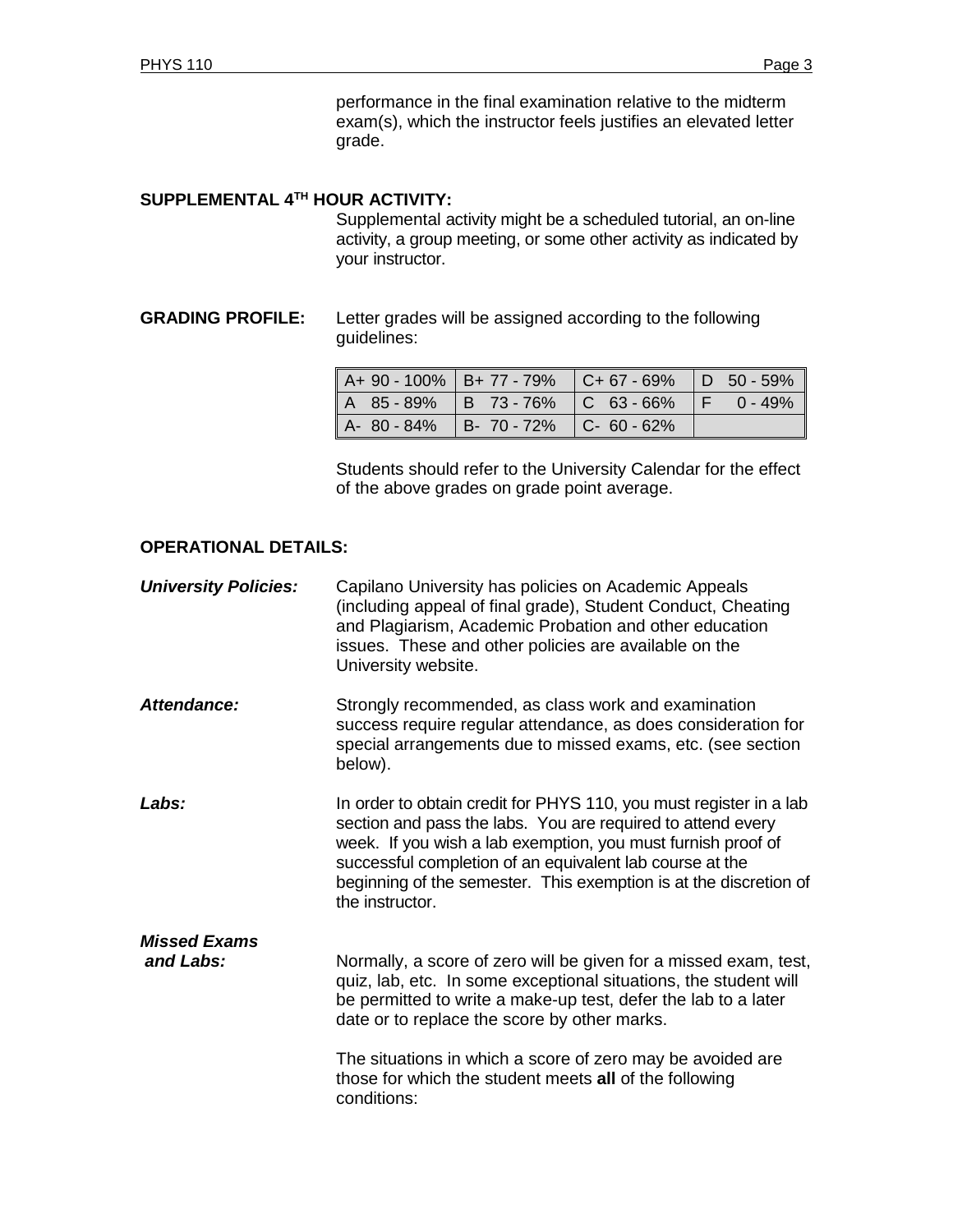|                             |                                                                                                                                                                                                                                                                                                                                                                                                                                                                                                                    | 1. Circumstances are beyond the control of the student which<br>resulted in the exam, test, quiz, lab, etc. to be missed.<br>Such circumstances include serious illness or injury, or<br>death of close family member. They do <b>NOT</b> include<br>forgetting about the test, lack of preparation for the test,<br>work-related or social obligations.               |  |  |
|-----------------------------|--------------------------------------------------------------------------------------------------------------------------------------------------------------------------------------------------------------------------------------------------------------------------------------------------------------------------------------------------------------------------------------------------------------------------------------------------------------------------------------------------------------------|------------------------------------------------------------------------------------------------------------------------------------------------------------------------------------------------------------------------------------------------------------------------------------------------------------------------------------------------------------------------|--|--|
|                             |                                                                                                                                                                                                                                                                                                                                                                                                                                                                                                                    | 2. The student has notified the instructor (or the Pure and<br>Applied Science office staff, if the instructor is not<br>available) about the missed exam, test, quiz, lab, etc.<br>Such notification <b>MUST</b> occur in advance, if possible, or at<br>the latest, on the day of the exam, test, quiz, lab, etc.                                                    |  |  |
|                             |                                                                                                                                                                                                                                                                                                                                                                                                                                                                                                                    | 3. Proof of the circumstances must be provided. Proof of<br>illness or injury requires a note from a doctor, who may<br>also be consulted.                                                                                                                                                                                                                             |  |  |
|                             |                                                                                                                                                                                                                                                                                                                                                                                                                                                                                                                    | 4. The student has been fully participating in the course up<br>until the circumstances that prevented the writing of the<br>exam, test, quiz, lab, etc. Fully participating means<br>attending almost all classes and turning in almost all<br>assignments in the course.                                                                                             |  |  |
|                             |                                                                                                                                                                                                                                                                                                                                                                                                                                                                                                                    | The options offered to the student who meets the four<br>conditions are decided by the instructor. They will not<br>necessarily meet the convenience of the student.                                                                                                                                                                                                   |  |  |
| <b>Final Exam Period:</b>   | Students should note that the final exam period is from (date)<br>(includes Saturday, ??), and that they can expect to write<br>exams at any time during this period. Individual exam times<br>will not normally be rescheduled because of holidays, work, or<br>other commitments. While efforts are made to spread exams<br>throughout the exam period, an individual's particular course<br>combination may result in exams being scheduled close<br>together, or spread widely through the entire exam period. |                                                                                                                                                                                                                                                                                                                                                                        |  |  |
| <b>Cheating/Plagiarism:</b> |                                                                                                                                                                                                                                                                                                                                                                                                                                                                                                                    | Students caught cheating on a test will normally receive a<br>grade of "F" on the course and may be expelled from the<br>University. Plagiarism (including the copying of any part of<br>assignments, laboratory reports, and essays) is a serious<br>offence and is a form of cheating.                                                                               |  |  |
| <b>Incomplete Grades:</b>   |                                                                                                                                                                                                                                                                                                                                                                                                                                                                                                                    | Incomplete grades ("I") are given only when special<br>arrangements have been agreed upon with the instructor prior<br>to the end of the semester. Since "I" grades are granted only<br>in exceptional circumstances (usually health problems), their<br>occurrence is rare. A student receiving an "I" grade should<br>see the instructor.                            |  |  |
| <b>English Usage:</b>       |                                                                                                                                                                                                                                                                                                                                                                                                                                                                                                                    | Students are expected to use correct standard English in their<br>written and oral assignments, exams, presentations and<br>discussions. Failure to do so may result in reduced grades in<br>any part of the Evaluation Profile. Please refer to the<br>guidelines provided in the Capilano Guide to Writing<br>Assignments (available from the University bookstore). |  |  |